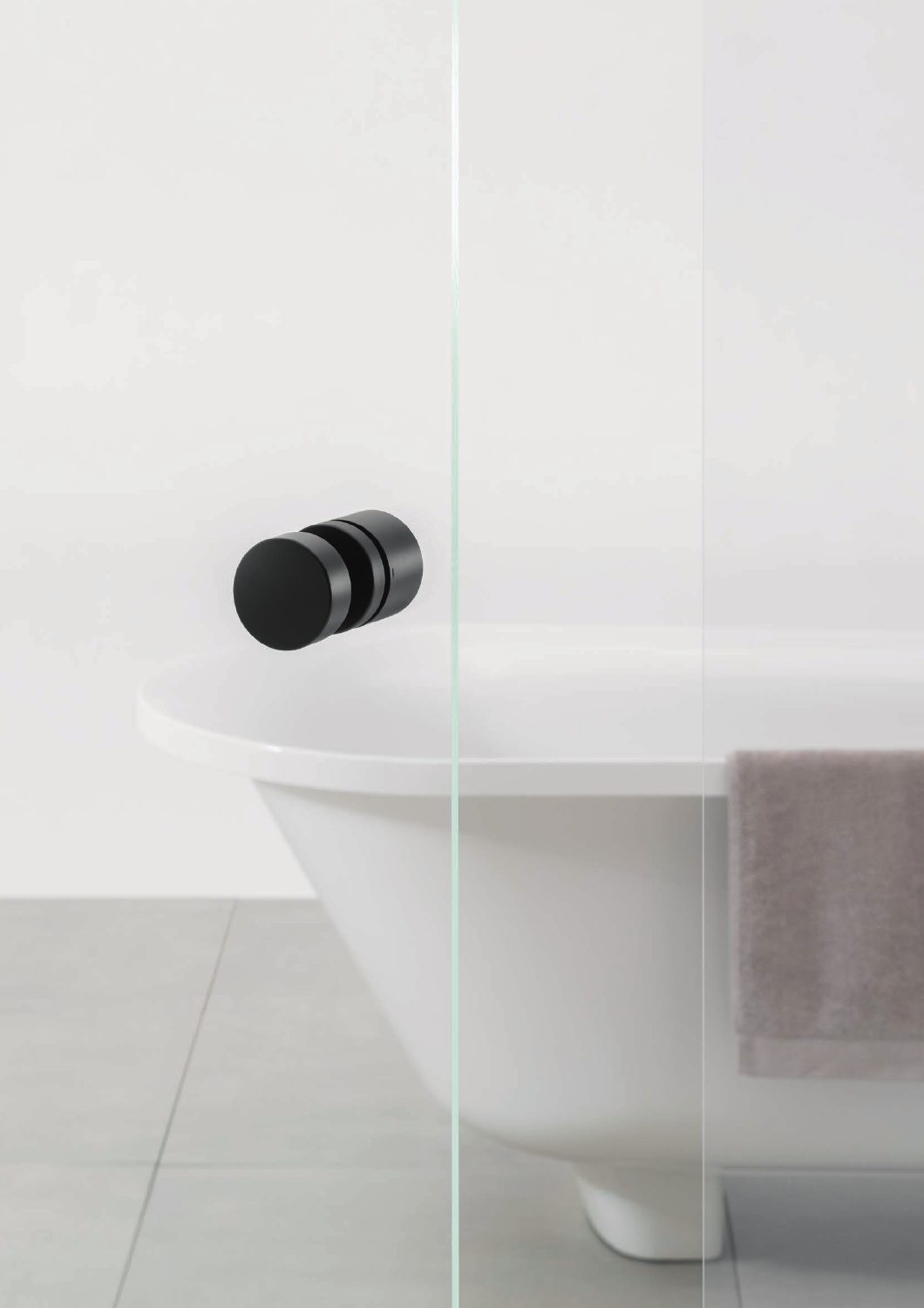シンプルながらも空間に確かなアクセントを加える、 小ぶりなシャワーブースハンドル。

Simple yet impactful, these small shower booth handles provide the perfect accent to the surrounding space.



PRE-G304-01-W PRE-G304-02-W





## PRE-G304-01-W ¥12,800 (税込¥14,080) ステンレスミラー Stainless Steel, Polished

## $\frac{1}{2} + M6$  G  $\phi$ 12 FL  $\phi$ 8



40 60 12 60 60 . 10 0 - 1



PRE-G304-02-W ¥17,800 (税込¥19,580) ステンレスユニミストマットブラック Stainless Steel, Unimist Mat Black



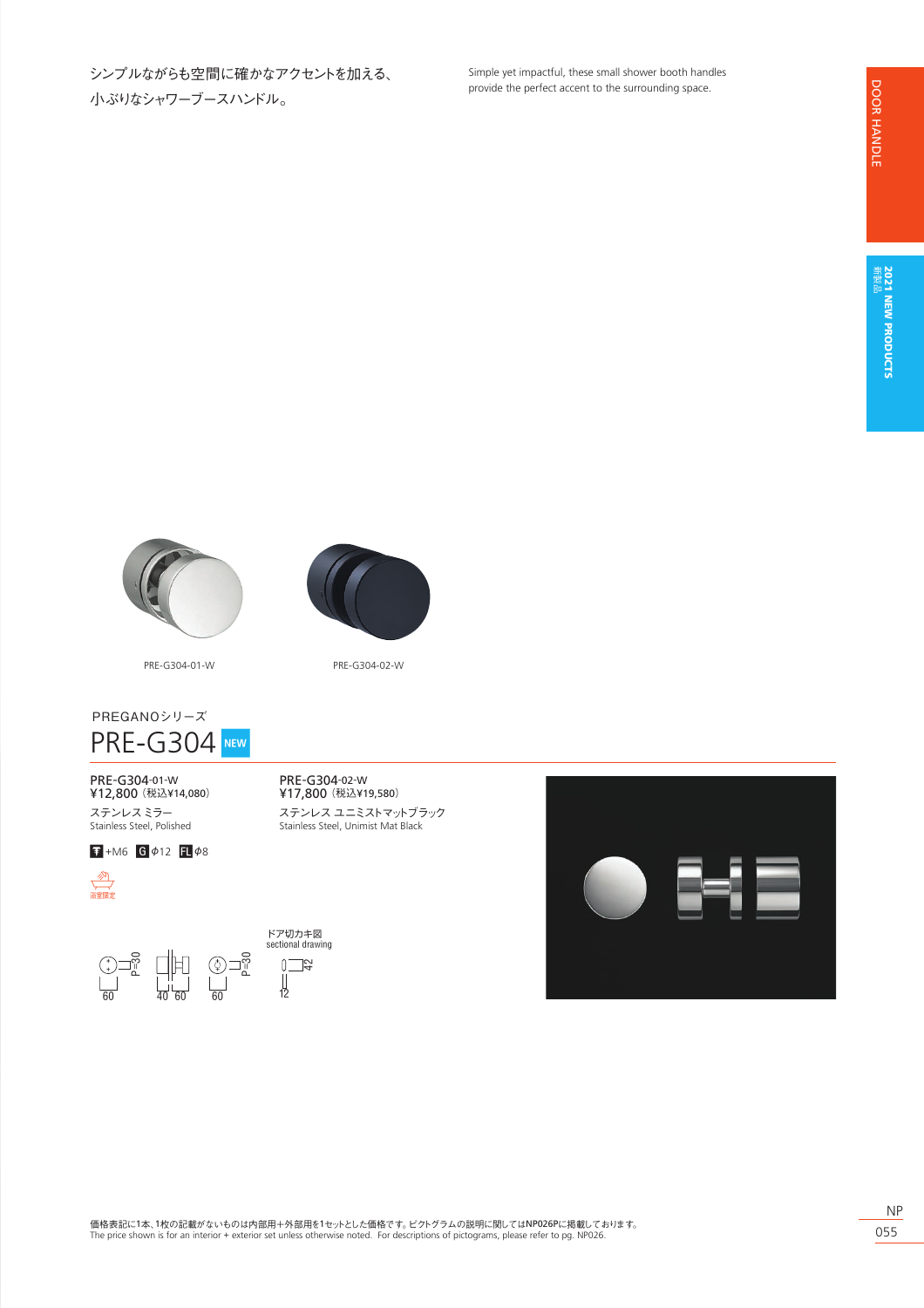





PRE-G503-01-W PRE-G503-02-W



ビスは1点しか見えません。

## PRE-G503 pat.p NEW PREGANOシリーズ

PRE-G503-01-W ¥10,500 (税込¥11,550) ステンレスミラー Stainless Steel, Polished



→ ◇



PRE-G503-02-W ¥14,500 (税込¥15,950) ステンレスユニミストマットブラック Stainless Steel, Unimist Mat Black

ドア切カキ図 sectional drawing





NP 056